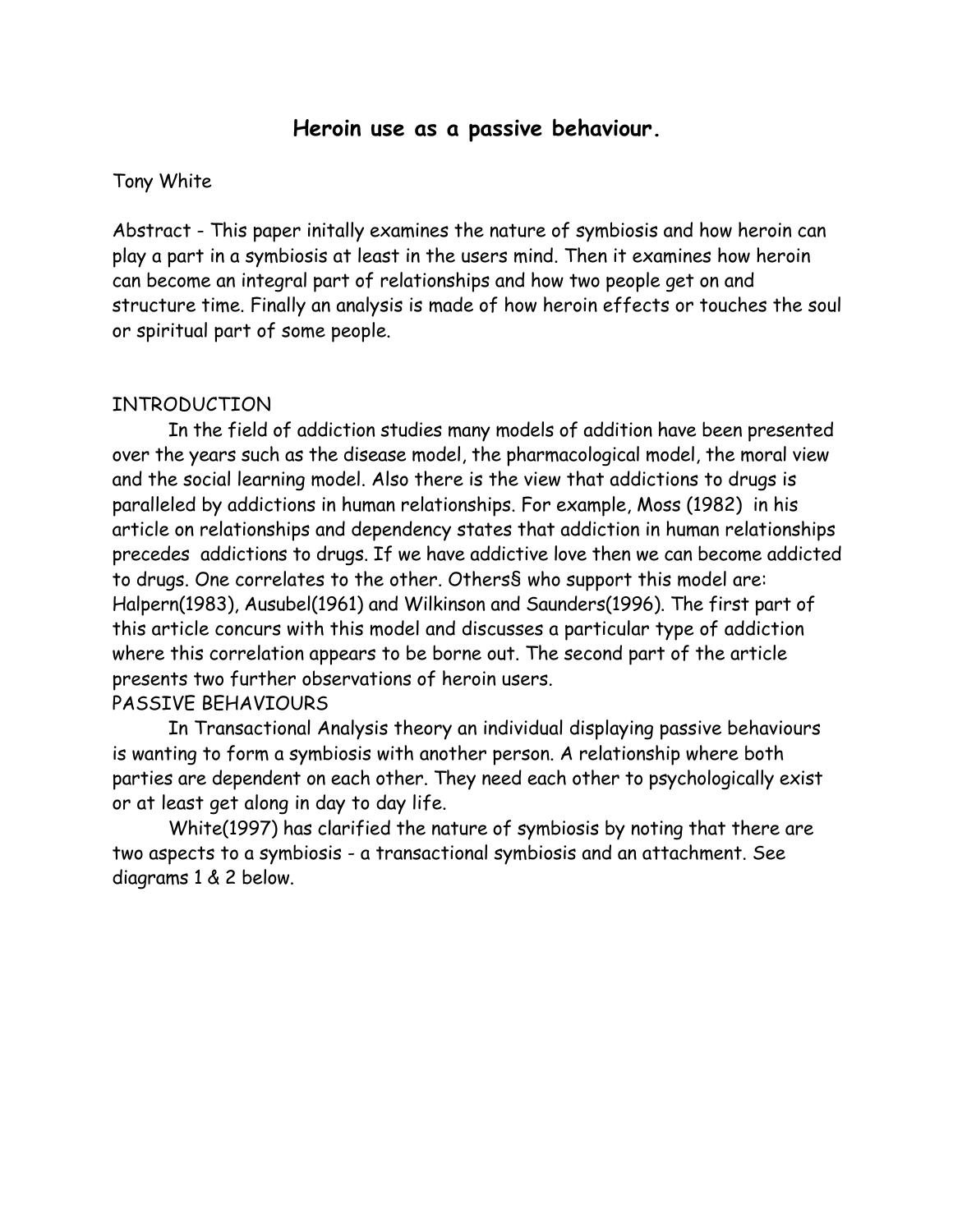

Diagram 1. Transactioanl Symbiosis (White. 1997. P 300)



Diagram 2. Attachment (White, 1997. P 301)

One of the four types of passive behaviours is incapacitation. Examples of incapacitation include - getting sick, fainting, migraines°, having a 'nervous breakdown', vomiting - when these have primarily an emotional basis rather than a physical aetiology.

Generally speaking when one is incapacitated eventually, somebody or some organisation comes along and picks them up and makes sure they are OK. Some one else takes charge. This then can become the basis of a symbiosis. If one wants to be looked after or have someone take charge of them, they can incapacitate. RECREATING SYMBIOSIS

In childhood, children are 'incapacitated'. That is they are incapable of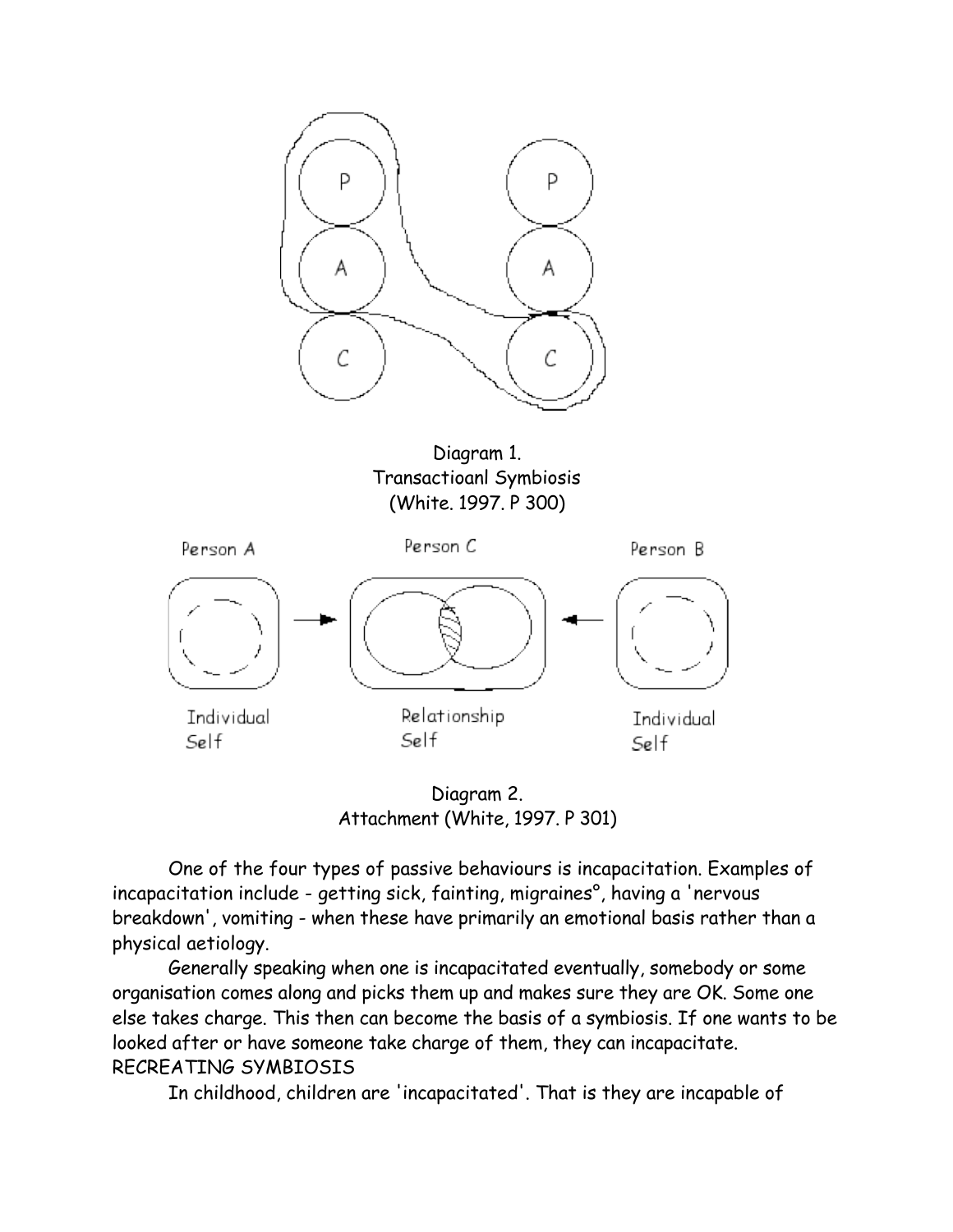looking after themselves both physically and emotionally. So a symbiosis naturally exists in childhood between parent and child.

One of the goals of incapacitation and symbiosis formation in adulthood is to re-establish the original archaic parent-child relationship. When the original childhood relationship was in some way disrupted then the individual in adulthood will repetitively seek to redôo it, in an attempt to have the original issues successfully resolved. By incapacitating, one has a means to re-establish and redo the original parent-child symbiosis again in the hope of getting the original unmet needs met. Occasionally this spontaneously does happen but unfortunately most times it does not and thus we can get into repetitive self defeating relationships and behaviour. That is, games.

Clinical observation seems to show such a pattern here with some types of heroin use. In those instances where there tends to be exclusively heroin use, rather than poly drug use. Also when the drug use is symptomatic and dependent use rather than experimental or recreational use [Comm. Dept. of Human Services and Health (1991)]. In these types of heroin use the user in one sense forms a symbiosis with the drug. This obviously is modifying the explanation of the transactional symbiosis. Heroin is merely a chemical substance with pain killing properties. It does not have ego states. As a result the diagram in diagram 1 could not be used with the addict being the Child ego state and the heroin being the Adult and Parent ego states. There is a misperception on the addict's behalf. He or she perceives the effects of the heroin to fulfil the Parent and Adult functions in solving the Child ego state's problems and needs.

The drug is perceived to take care of the user. It does this by providing the user with relief from what can be a horrible existence such as all the day to day worries, any inner emotional turmoil that may exist, and provides good feelings and euphoria.

This is what parents are supposed to do with young children. They are supposed to provide for them so they do not have to worry about going out and earning a living, to allow them to get relief from emotions such as fear and anger, and provide niceness and care such that one can experience´ the utopia of childhood.

The amount this is provided in childhood of course varies from parent to parent. Unfortunately in some circumstances the utopia of childhood occurs very little and the child is left to fend for itself emotionally and at times physically. [ie. it is neglected].

This is what heroin can do in some instances. It provides a fake utopia or fake protection. It works for a little while. It meets the addict's needs by providing a utopia and easing all the worries, but it does not last. In this sense it also neglects the user. It does not provide long term physical and emotional support.

The addict forms a symbiosis with the drug in the hope of finally getting the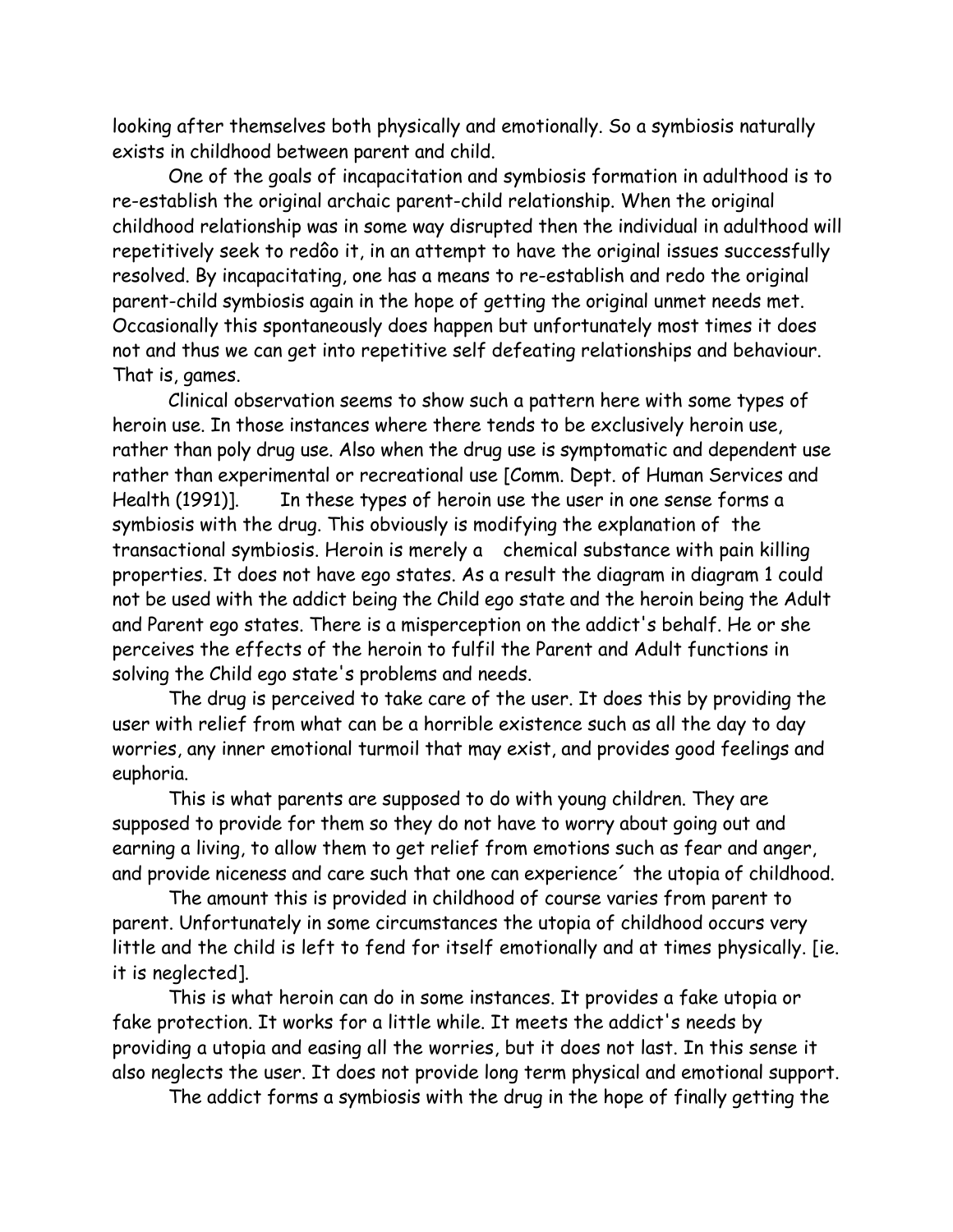unmet needs met. And they are met by the heroin - in the short term. However as mentioned before many of us will compulsively repeat self defeating behaviour that stops us from getting the archaic needs met, [ie. play games]. Heroin fits here alsoØ, if the user was neglected in some form. Heroin is very much a neglectful 'parent'. Obviously it provides no long term solution to ones physical and emotional needs and hence the neglect occurs.

Initially the heroin offers so much hope for the user to meet the perfect parent who will provide the needs they have sought for many years. But in the end it provides just another repetition and replay of the deprivation they initially received. The deprivation game is again compulsively repeated. FEATURES OF NARCOTICS USERS

The idea that heroin users are seeking to form a transactional symbiosis and attachment with heroin is supported by some of the research on personality features that are commonly found in such users. O'Connor(1996) notes that addicts exhibit a failure, "...to self-regulate their behaviour"(P13). Bell(1996) states that the use of opioids is based on their "...capacity to attenuate or abolish dysphoric moods, partiécularly anger and fear, and to replace them with a sense of calmness and well-being"(P41). Later on he also states, "People vulnerable to dependence lack the capacity to soothe and modulate their own distress."(P42). Finally Ausubel(1961) notes that common characteristics of drug addicted individuals include such features as passivity, dependence, irresponsibility and motivational immaturity.

These features clearly describe common features of the Child ego state. They need others to help them solve their difficulties. Heroin does this in the short term. In fact, with an intravenous injection of heroin it takes about 10 seconds for the drug to begin acting in the brain. In 10 seconds it 'solves' the individuals painful feelings of anger, panic, or depression. It regulates their behaviour, it abolishes dysphoric moods and provides them with a sense of calmness and well-being, it soothes and modulat«es their distress. All this in just 10 seconds with a simple injection. That is potency! What therapist or therapy can match that potency. They do not even get close. Thus one can see the attraction to the very potent Parent qualities of heroin.

#### SUMMARY OF PASSIVE BEHAVIOURS

This section of this paper presents the notion that some forms of heroin use are a passive behaviour. They allow the user to incapacitate and feel like they are establishing a transactional symbiosis and attachment with the drug.

If symbiosis formation is one of the psychological motivations for this particular type of heroin use. Then it should lend itself readily to a transferential treatment modality. Such 'addicts' should readily develop transferential feelings in the therapy setting. Should time and circumstances permit, then a transferential relationship with the therapist should weaken the attraction of the heroin to the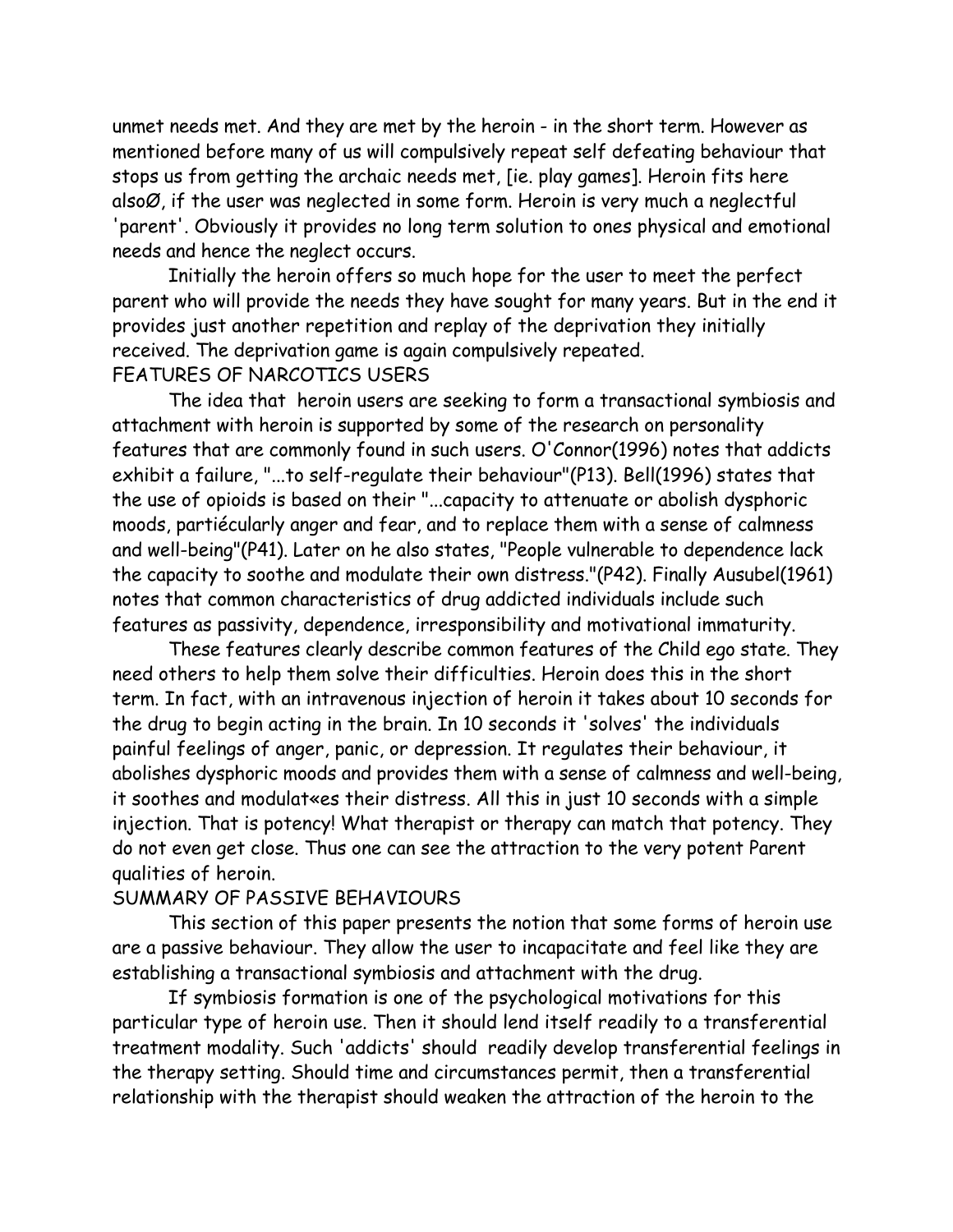user. Thus another group of treatment options become› available. TWO OTHER OBSERVATIONS OF HEROIN USE

In working with heroin users and addicts there has been two other observations that have come to light. The first relates to a drug taking pattern and its role in the interpersonal relationships of addicts. Consider these case notes of a client called Mitch

"Mitch is not what can be seen as the true heroin addict. It was one of those situations where he meets a girlfriend who is a heroin user and they start using together. The heroin becomes an integral part of the relationship. They always get stoned together, they score together, they deal in drugs together, they scam for drugs together. Just like the couple who are in the same profession. The psychotherapist who marries psychotherapist. They can eat, live and breathe psychotherapy. Mitch and his girlfriend were no different, except their profession was heroin".

Often in cases like this one or both parties prior to meeting has nondependent heroin use. Often poly drug use≤. When they get together they start to use heroin more and more exclusively and it finally becomes dependent use. Often there will be a number of attempts to give up together, but one eventually relapses and then they both start using again. The drug becomes part of the structure of the relationship. The prognosis can be good for the non-dependent pre-relationship user[s]. When the relationship finishes, they tend to go back to non-dependent use or no use.

## DIAGNOSING THIS CONDITION

The DSM-111 and the DSM-111-R discuss a condition known as the - Shared paranoid disorder. "The essential feature is a persecutory delusional system that develops as a result of a close relationship with another person who already has a disorder with persecutory delusions"(P197) [DSM-111]. The DSM-IV discusses the shared psychotic disorder. A 'Folie a Deux' - "...a delusion that develops in an individual who is involved in a close relationship with ano"ther person (sometimes called the "inducer" or "the primary case") who already has a Psychotic Disorder with prominent delusions". (P305)

Mitch had a "shared substance use disorder". He had a heroin habit because of his close relationship with his girlfriend. He did not have one before knowing her and since she left he has detoxified himself and only uses heroin occasionally. There has been no dependent heroin use since the relationship with her ended.

As mentioned before the prognosis for a shared substance use disorder is good if the relationship ends. That is, it is good for the pre-relationship non dependent user. One of the treatment goals could be for the user[s] to see that the relationship only leads to further heroin use. Often the client is fully aware of this and presents as a treatment goal the need to extract themselves from the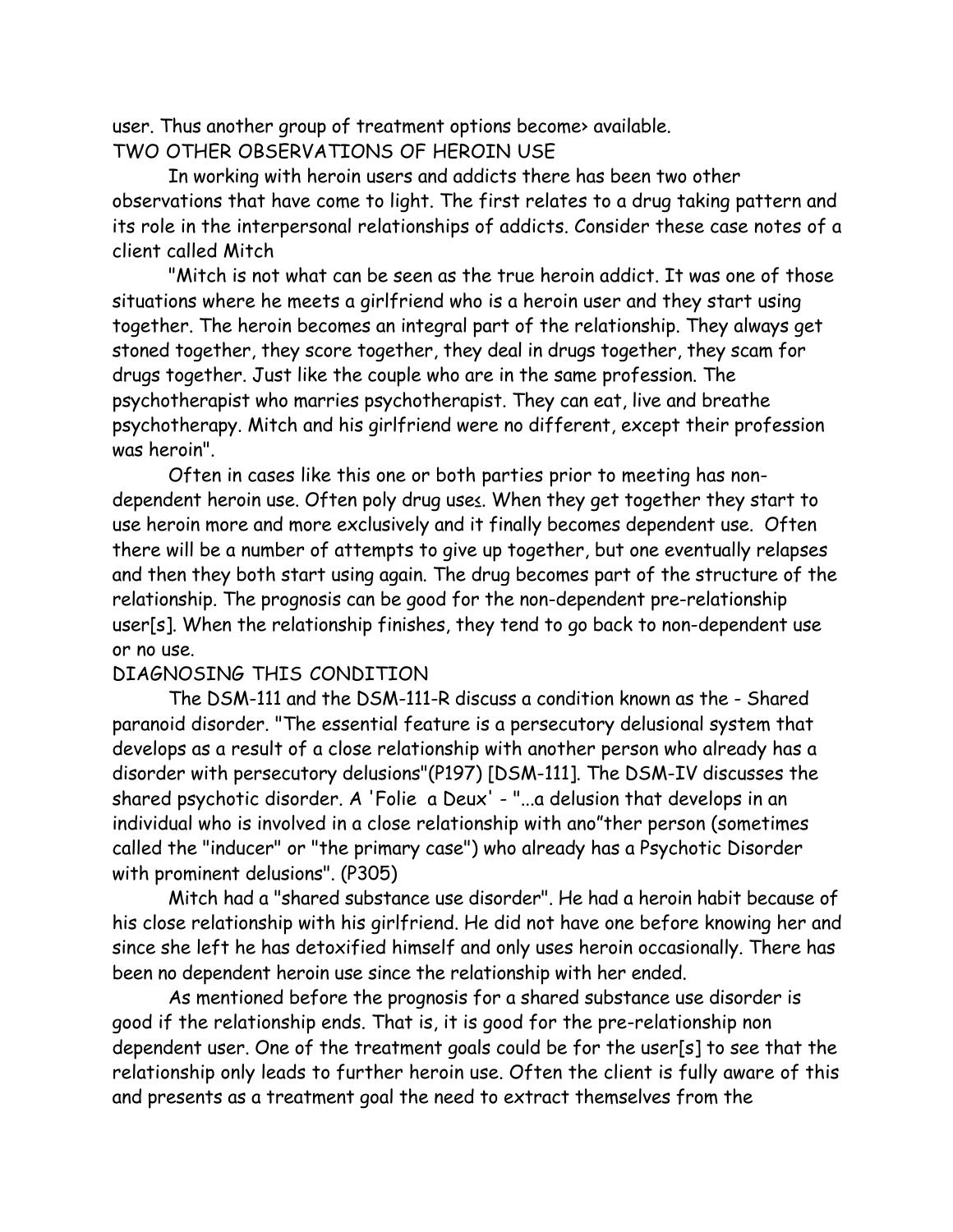relationship. They are often quite aware that the heroin addiction is just causing them numerous problems in terms of theirƒ health, legal consequences, financial difficulties and familial problems.

This is OK if the relationship is a fairly casual relationship. However if the parties are married, have been together for some time and there are children, then there are further problems if the therapist is to suggest the ending of the relationship. If neither wants to finish the relationship then the prognosis is worse than the single heroin user. It goes to the lowest common denominator. If they detoxify together then it usually only takes one to relapse and then they are both using again in a short time.

## HEROIN AND THE SOUL

Finally I wish to comment on another feature of heroin use that appears from time to time. Consider these two recent comments by clients who were both dependent heroin users. The first is from a female who has been using heroin regularly for three years and the second a male who has been using regularly for ten years.

Susan - "One of the most intense‡, intimate things that I can do with my boyfriend is that we both go and score together, and then we come home and inject each other. The whole ritual of the thing. It is almost a spiritual thing and a real turn on". John - "Heroin gets your soul, it kills your spirit unlike speed which gets your mind. Heroin addicts are like the walking dead. Unlike other drugs heroin attacks and kills the soul - your very essence".

This has been mentioned elsewhere such as by Stewart(1987). He notes that heroin users can become people whose souls are lost (my italics). Heroin has often been compared as a lover. He also notes that heroin has always had a mystique that has been used by pop stars, writers and musicians. It is sought out by publicity and is seen as glamorous.

This would indicate that for some users, heroin attacks or touches some part of the personality that some other drugs do not. [ie the soul or the spiritual part of us.] It should be noted that the use of drugs for spirituÈal reasons has been well documented, Bell(1996). An example is the use of wine in Christian ceremonies. In addition the use of marijuana along with LSD and peyote have a long history of use for mystical and sacred reasons, Andrews & Vinkenoog(1972).

Thus it appears that some drugs are capable of accessing the spiritual part of the personality, or our soul as it has been referred to. Heroin it appears is one of these at least to some users. However heroin may eventually have a particularly destructive effect on the soul or spirit, unlike it appears the hallucinogens do. With heroin users who report this effect of heroin it would seem to indicate a treatment approach which addresses the soul or perhaps each individuals meaning such as with Logotherapy, Frankl(1959). Alternatively one could examine a Transactional Analysis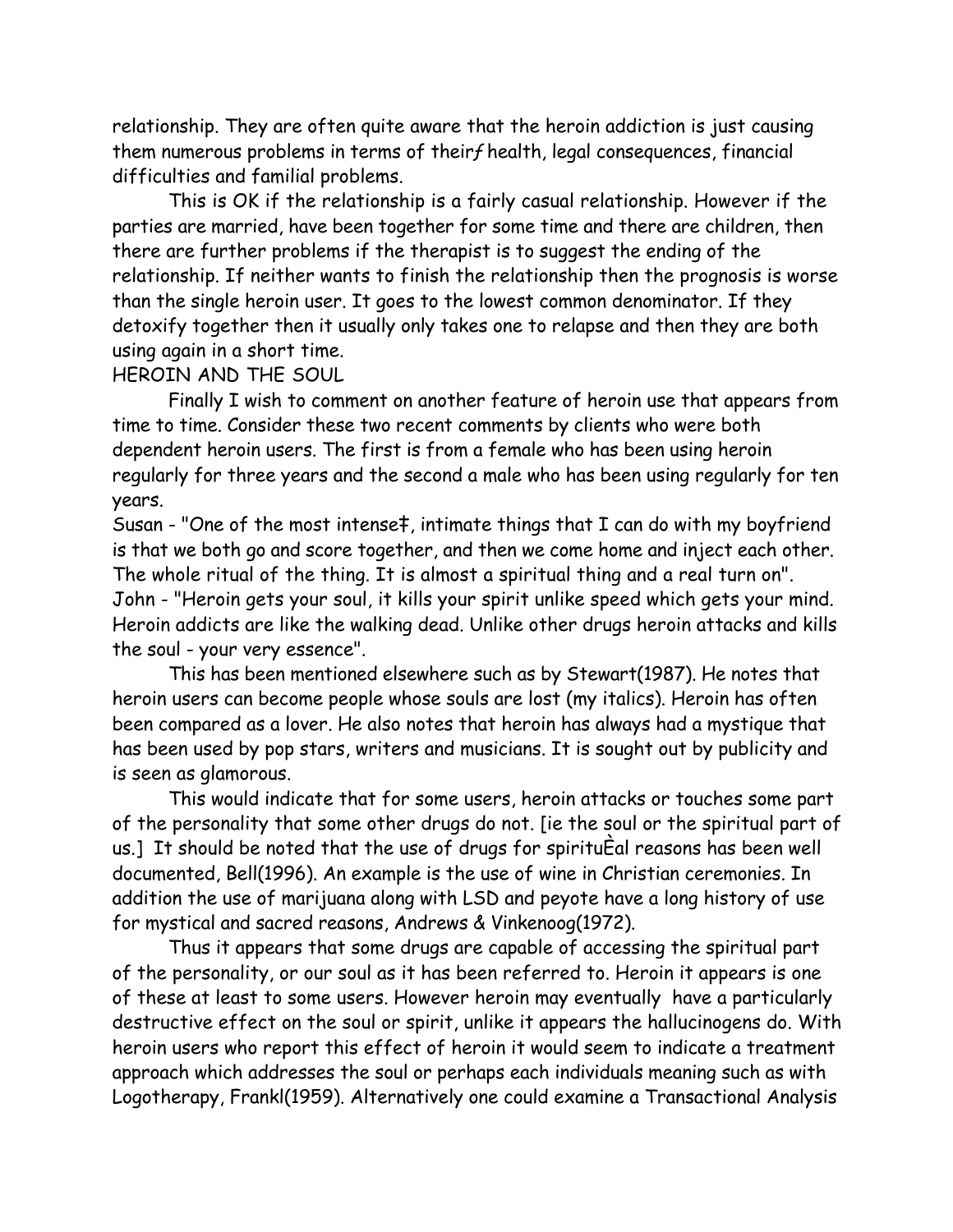approach similar to what James(1973) calls dealing with the spiritual self. CONCLUSION

This paper presents three observations of heroin users. It should be noted thatÿ people use heroin for a wide variety of reasons. So the observations presented here are not meant to be true for all heroin users. The first observation is that some addict's heroin use is a passive behaviour. By incapacitating with the use of the drug the user can let the drug solve all his problems. It achieves this in the short term. Then however the drug becomes a very neglectful parent.

Secondly, it is observed that some couples use heroin as a important part of the structure of their relationship. Hence the clarification of a shared substance use disorder.

Finally it is observed that heroin can attack or destroy the soul of the addict. This provides some insight into possible treatment planning where the individual's essence or meaning can be addressed.

## Biography.

Tony White is a psychologist in private practice who runs a TA training programme. He also works part time in a drug rehabilitation centre. 136 Loftus Street, Leederville, 6007. Western Australia

emŸail: agbw@ozemail.com.au

# REFERENCES

American Psychiatric Association. (1980). Diagnostic and statistical manual of mental disorders (Third edition). Cambridge: University of Cambridge. American Psychiatric Association. (1987). Diagnostic and statistical manual of mental disorders (Third edition, Revised). Cambridge: University of Cambridge. American Psychiatric Association. (1994). Diagnostic and statistical manual of mental disorders (Fourth edition). Washington, DC: Author

Andrews, G. & Vinkenoog, S. (1972). The book of grass: An anthology of indian hemp. Ringwood: Penguin.

Ausubel, D.P. (1961). Causes and types of narcotic addiction: A psychosocial view. Psychiatric Quarterly, 35, 523 - 531.

Bell, J. (1996). Why do people use drugs?. In C.Wilkinson & B. Saunders [eds.], Perspectives on addiction (pp. 40 - 46) Perth: William Montgomery Pty Ltd. Commonwealth Department of Human Services and Health. (1991). Handbook for

medical practitioners and other health care workeDrs on alcohol and other drug problems. Canberra: Australian Government Publishing Service.

Frankl, V.E. (1959). Man's search for meaning. London: Washington Square Press. Halpern, H.M. (1983). How to break your addiction to a person. New York: Bantam.